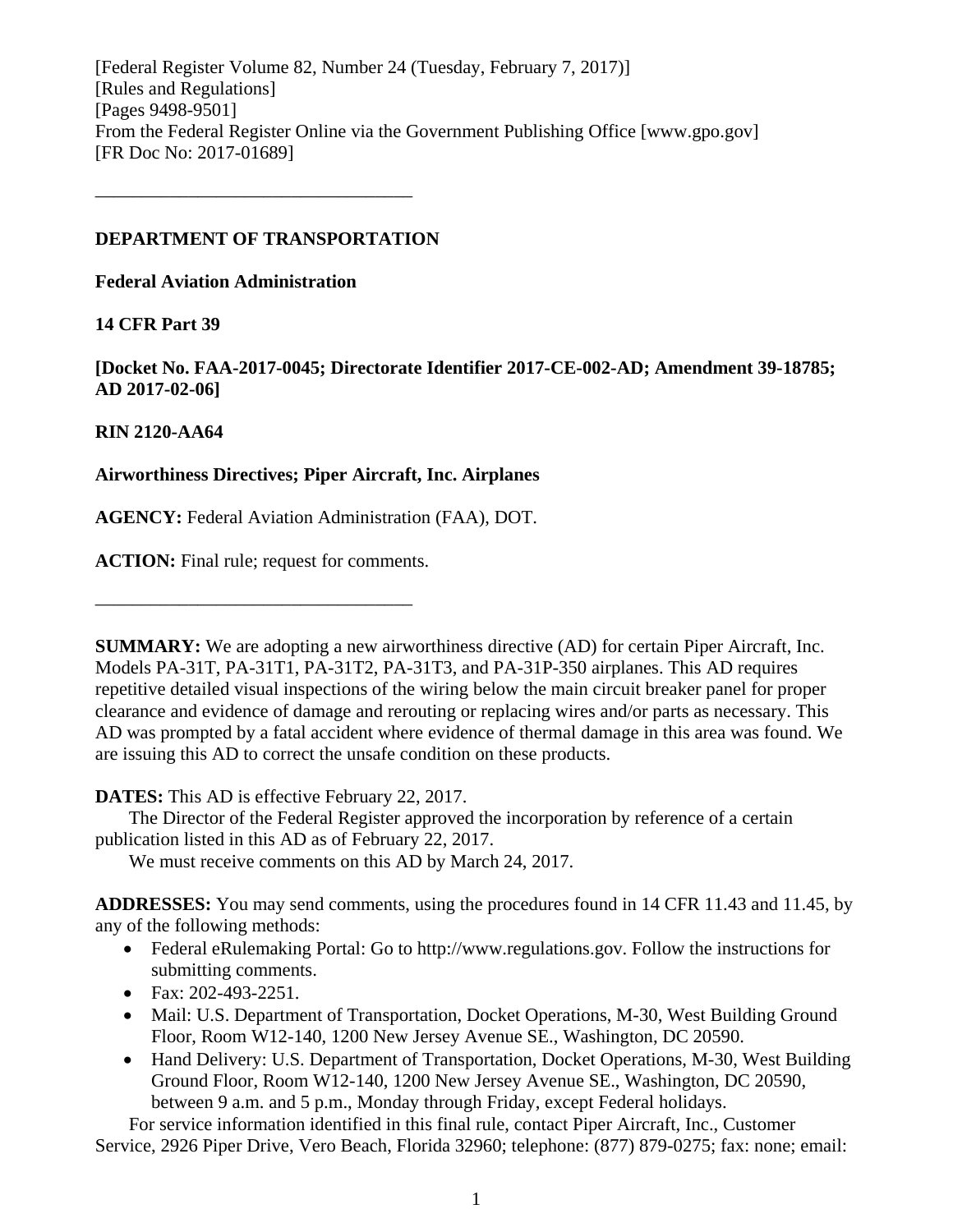customer.service@piper.com; Internet: www.piper.com. You may view this referenced service information at the FAA, Small Airplane Directorate, 901 Locust, Kansas City, Missouri 64106. For information on the availability of this material at the FAA, call (816) 329-4148. It is also available on the Internet at http://www.regulations.gov by searching for and locating Docket No. FAA-2017-0045.

#### **Examining the AD Docket**

You may examine the AD docket on the Internet at http://www.regulations.gov by searching for and locating Docket No. FAA-2017-0045; or in person at the Docket Management Facility between 9 a.m. and 5 p.m., Monday through Friday, except Federal holidays. The AD docket contains this AD, the regulatory evaluation, any comments received, and other information. The street address for the Docket Office (phone: 800-647-5527) is in the ADDRESSES section. Comments will be available in the AD docket shortly after receipt.

**FOR FURTHER INFORMATION CONTACT:** Bryan Long, Aerospace Engineer, FAA, Atlanta Aircraft Certification Office, 1701 Columbia Avenue, College Park, Georgia 30337; phone: (404) 474-5578; fax: (404) 474-5606; email: bryan.long@faa.gov.

### **SUPPLEMENTARY INFORMATION:**

#### **Discussion**

We received reports of a fatal accident on a Piper Aircraft, Inc. Model PA-31T airplane. Although the investigation is not complete, the National Transportation Safety Board (NTSB) found evidence of thermal damage near the main electrical bus circuit breaker panel. The enclosed space also includes hydraulic lines that run directly beneath the panel. The wiring in this area showed evidence of electrical arcing, and the hydraulic lines showed evidence of fire.

During the accident investigation, we and the NTSB examined the area below the circuit breaker panel in 6 different Model PA-31T series airplanes. All 6 airplanes had instances of wiring and hydraulic lines making direct contact and some of the airplanes showed signs of wiring rubbing or chafing adjacent structure or flammable fluid lines.

This condition, if not corrected, could lead to electrical arcing and a possible inflight fire in an area that is not accessible by the crew. We are issuing this AD to correct the unsafe condition on these products.

#### **Related Service Information Under 1 CFR Part 51**

We reviewed Piper Aircraft, Inc. Service Bulletin No. 1301, dated January 6, 2017. The service information describes procedures for visually inspecting the area below the main circuit breaker panel and rerouting and replacing wires and/or parts as necessary. This service information is reasonably available because the interested parties have access to it through their normal course of business or by the means identified in the ADDRESSES.

#### **FAA's Determination**

We are issuing this AD because we evaluated all the relevant information and determined the unsafe condition described previously is likely to exist or develop in other products of the same type design.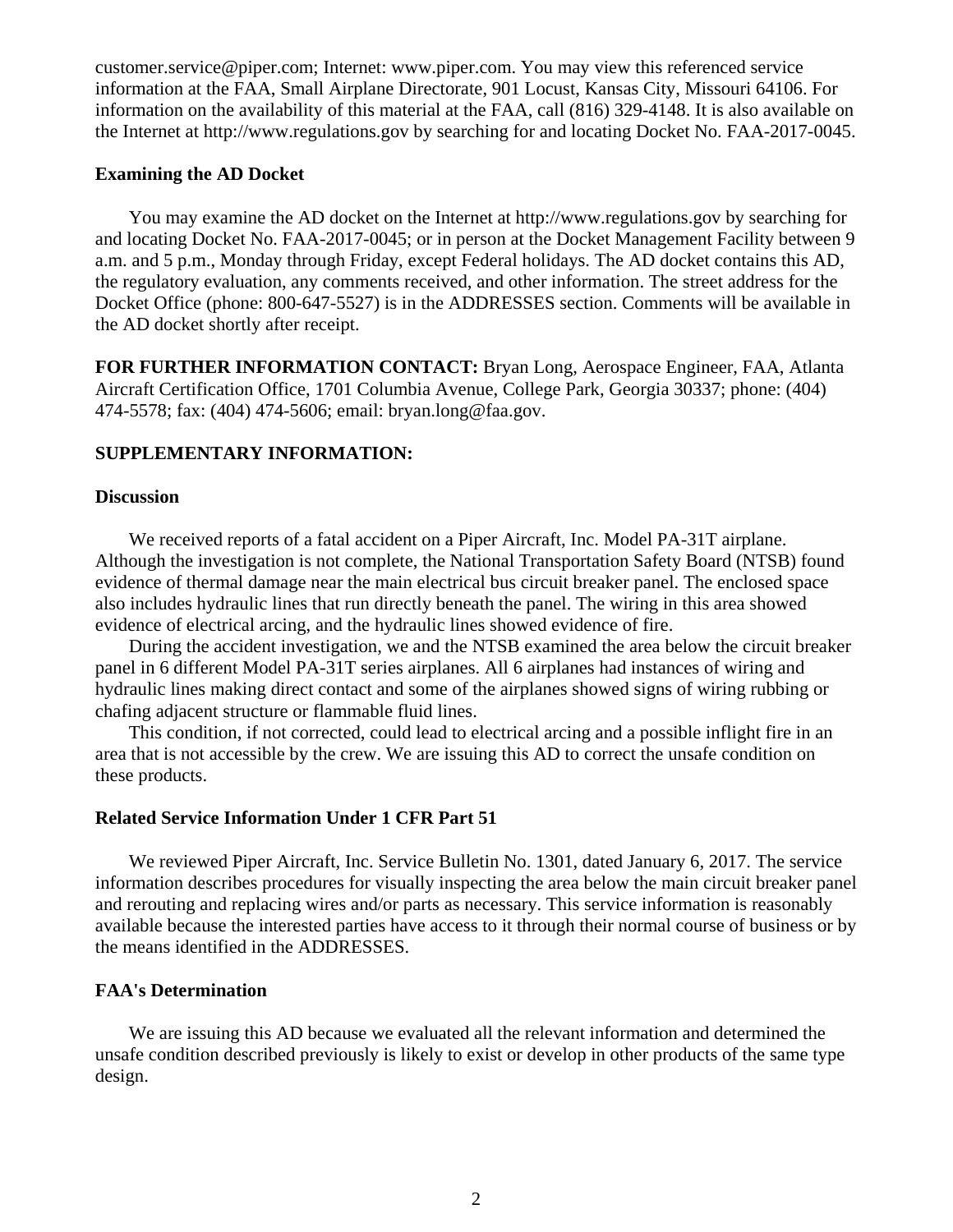#### **AD Requirements**

This AD requires accomplishing the actions specified in the service information described previously, except as discussed under ''Differences Between the AD and the Service Information.''

### **Differences Between the AD and the Service Information**

This AD requires the initial inspection within 30 days after the effective date and repetitive inspections at intervals not to exceed 12 calendar months, which differs from the compliance time specified in the service bulletin. Also, the service bulletin specifies the use of a 10X magnifying glass; however, the inspection space is very confined, and it is difficult to use a magnifying glass in the area. This AD requires the use of mirrors, a suitable light source, and other equipment (small cameras, borescopes, and magnification, etc.,) as needed to do the visual inspection of the area.

The Summary section of the service bulletin states for you to contact your Factory Authorized Service Facility to make arrangements for compliance with the service bulletin. Any appropriately licensed mechanic may do the work of this AD. Please note that to receive any warranty credit from Piper, the work may need to be done at the Factory Authorized Service Facility.

### **FAA's Justification and Determination of the Effective Date**

An unsafe condition exists that requires the immediate adoption of this AD. The FAA has found that the risk to the flying public justifies waiving notice and comment prior to adoption of this rule because rubbing or chafing of the electrical wires to adjacent structure or flammable fluid lines could lead to electrical arcing and possible inflight fire in an area that is not accessible by the crew. Therefore, we find that notice and opportunity for prior public comment are impracticable and that good cause exists for making this amendment effective in less than 30 days.

#### **Comments Invited**

This AD is a final rule that involves requirements affecting flight safety and was not preceded by notice and an opportunity for public comment. However, we invite you to send any written data, views, or arguments about this AD. Send your comments to an address listed under the ADDRESSES section. Include the docket number FAA-2017-0045 and Directorate Identifier 2017-CE-002-AD at the beginning of your comments. We specifically invite comments on the overall regulatory, economic, environmental, and energy aspects of this AD. We will consider all comments received by the closing date and may amend this AD because of those comments.

We will post all comments we receive, without change, to http://www.regulations.gov, including any personal information you provide. We will also post a report summarizing each substantive verbal contact we receive about this AD.

#### **Costs of Compliance**

We estimate that this AD affects 335 airplanes of U.S. registry. We estimate the following costs to comply with this AD:

| <b>Action</b>        | <b>Labor</b> cost                             | Parts cost        | Cost per<br>product | Cost on U.S.<br>operators |  |  |  |
|----------------------|-----------------------------------------------|-------------------|---------------------|---------------------------|--|--|--|
| Visual<br>inspection | 1 work-hour $\times$ \$85 per hour<br>$= $85$ | Not<br>applicable | \$85                | \$28,475                  |  |  |  |

#### **Estimated Costs**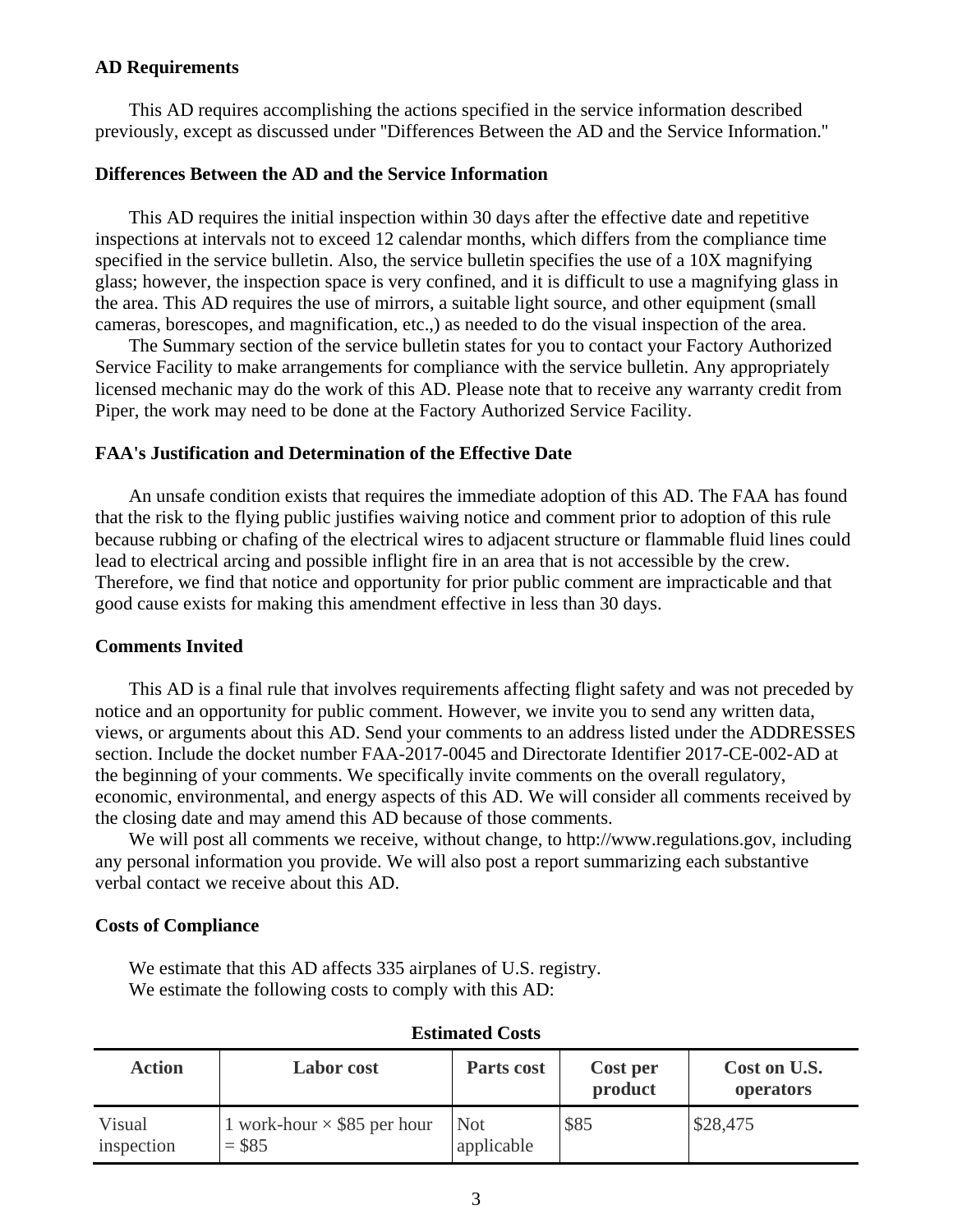We estimate the following costs to do any necessary replacements that would be required based on the results of the inspection. We have no way of determining the number of aircraft that might need these replacements:

#### **On-condition Costs**

| <b>Action</b>                                          | <b>Labor</b> cost                                      | <b>Parts</b><br>cost | Cost per<br>product |
|--------------------------------------------------------|--------------------------------------------------------|----------------------|---------------------|
| Replacement of wires, fluid lines, and/or<br>terminals | 2 work-hours $\times$ \$85 per hour \\$100<br>$= $170$ |                      | \$270               |

#### **Authority for This Rulemaking**

Title 49 of the United States Code specifies the FAA's authority to issue rules on aviation safety. Subtitle I, section 106, describes the authority of the FAA Administrator. ''Subtitle VII: Aviation Programs'' describes in more detail the scope of the Agency's authority.

We are issuing this rulemaking under the authority described in Subtitle VII, Part A, Subpart III, Section 44701: ''General requirements.'' Under that section, Congress charges the FAA with promoting safe flight of civil aircraft in air commerce by prescribing regulations for practices, methods, and procedures the Administrator finds necessary for safety in air commerce. This regulation is within the scope of that authority because it addresses an unsafe condition that is likely to exist or develop on products identified in this rulemaking action.

#### **Regulatory Findings**

This AD will not have federalism implications under Executive Order 13132. This AD will not have a substantial direct effect on the States, on the relationship between the national government and the States, or on the distribution of power and responsibilities among the various levels of government.

For the reasons discussed above, I certify that this AD:

(1) Is not a ''significant regulatory action'' under Executive Order 12866,

(2) Is not a ''significant rule'' under DOT Regulatory Policies and Procedures (44 FR 11034, February 26, 1979),

(3) Will not affect intrastate aviation in Alaska, and

(4) Will not have a significant economic impact, positive or negative, on a substantial number of small entities under the criteria of the Regulatory Flexibility Act.

#### **List of Subjects in 14 CFR Part 39**

Air transportation, Aircraft, Aviation safety, Incorporation by reference, Safety.

#### **Adoption of the Amendment**

Accordingly, under the authority delegated to me by the Administrator, the FAA amends 14 CFR part 39 as follows:

#### **PART 39–AIRWORTHINESS DIRECTIVES**

1. The authority citation for part 39 continues to read as follows:

Authority: 49 U.S.C. 106(g), 40113, 44701.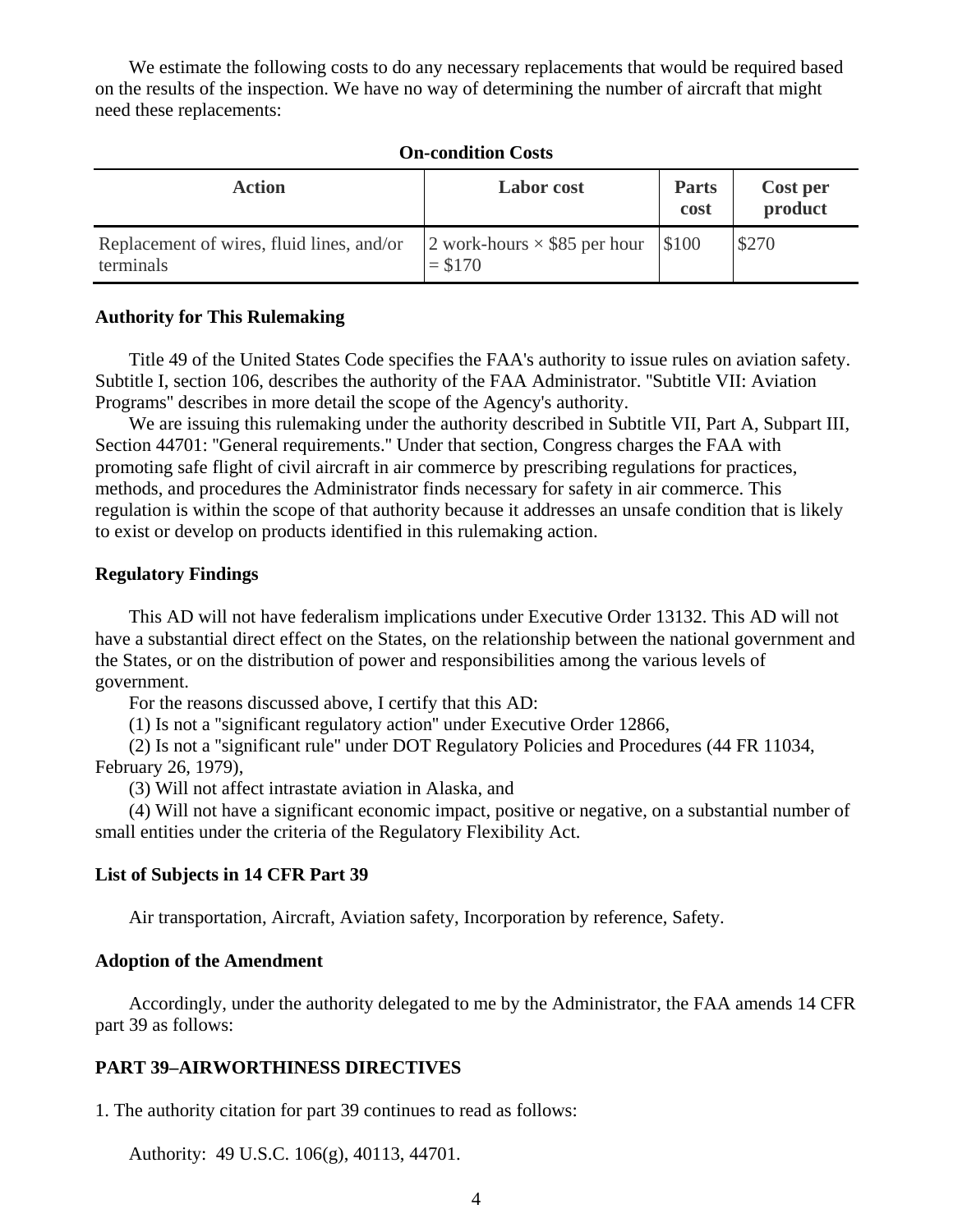# **§ 39.13 [Amended]**

2. The FAA amends § 39.13 by adding the following new airworthiness directive (AD):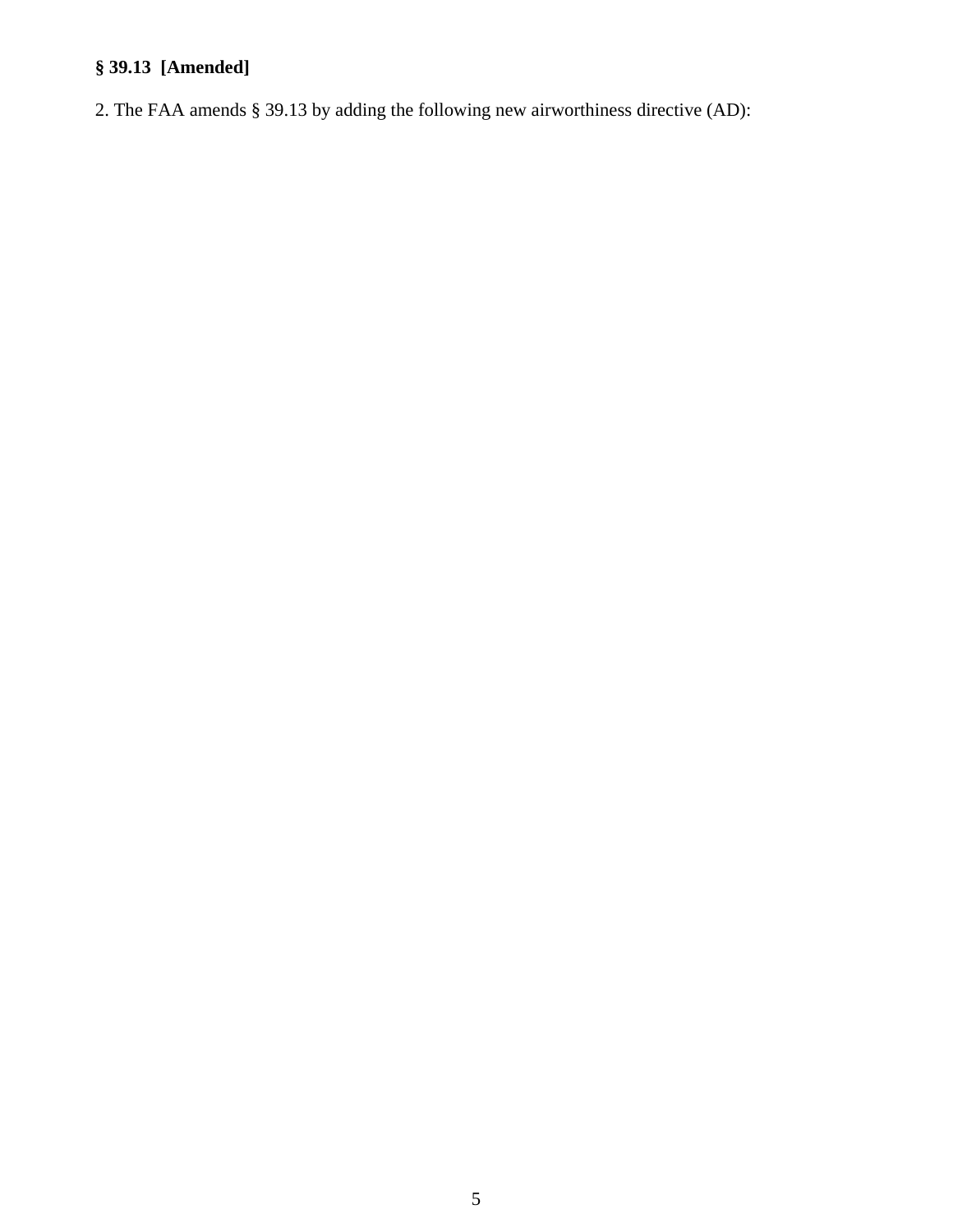# **AIRWORTHINESS DIRECTIVE**



**Aviation Safety**

**www.faa.gov/aircraft/safety/alerts/** www.gpoaccess.gov/fr/advanced.html

**2017-02-06 Piper Aircraft, Inc.:** Amendment 39-18785; Docket No. FAA-2017-0045; Directorate Identifier 2017-CE-002-AD.

## **(a) Effective Date**

This AD is effective February 22, 2017.

# **(b) Affected ADs**

None.

# **(c) Applicability**

This AD applies to Piper Aircraft, Inc. Models PA-31T, serial numbers (SN) 31T-7400002 through 31T-8120104; PA-31T1, SNs 31T-7804001 through 31T-8304003 and SNs 31T-1104004 through 31T-1104017; PA-31T2, SNs 31T-8166001 through 31T-8166076 and 31T-1166001 through 31T-1166008; PA-31T3, SNs 31T-8275001 through 31T-8475001 and 31T-5575001; and PA-31P-350, SNs 31P-8414001 through 31P-8414050; certificated in any category.

# **(d) Subject**

Joint Aircraft System Component (JASC)/Air Transport Association (ATA) of America Code 2497, Electrical Power/Electrical Power System Wiring.

# **(e) Unsafe Condition**

This AD was prompted by a fatal accident where evidence of thermal damage in the area below the main circuit breaker panel was found. We are issuing this AD to detect and correct rubbing/chafing of wiring with other wires, adjacent structure, and/or flammable fuel lines, which could lead to electrical arcing and possible inflight fire in an area that is not accessible by the crew.

# **(f) Compliance**

Comply with this AD within the compliance times specified, unless already done.

# **(g) Inspection**

(1) Within 30 days after February 22, 2017 (the effective date of this AD) and repetitively thereafter at intervals not to exceed 12 calendar months, do a detailed visual inspection of the wiring in the area below the main circuit breaker panel using mirrors, a suitable light source, and other equipment (small cameras, borescopes, and magnification, etc.,) as needed to do the visual inspection of the area. Follow paragraphs 1, 2, and 3 of the Instructions section of Piper Aircraft, Inc. Service Bulletin No. 1301, dated January 6, 2017.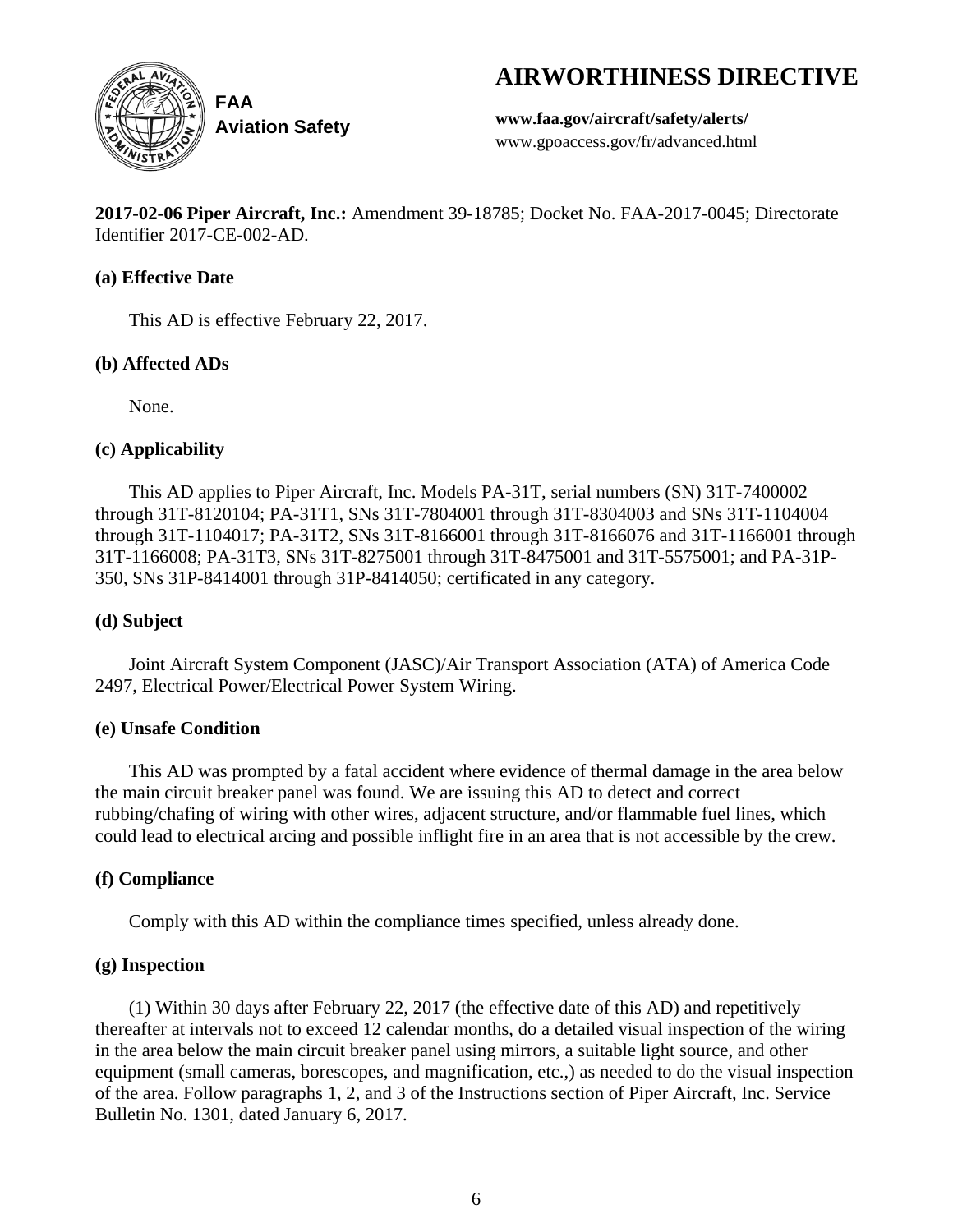Note 1 to paragraph  $(g)(1)$  of this AD: You may begin the repetitive inspections before 12 calendar months after the initial inspection to coincide the repetitive inspection with the annual inspection.

(2) If any damage and/or rubbing or chafing is found during any of the inspections required in paragraph (g)(1) of this AD, before further flight, reroute, rework, or replace any wires as specified in paragraphs 2 and 3 of the Instructions section of Piper Aircraft, Inc. Service Bulletin No. 1301, dated January 6, 2017.

(3) Perform a functional test after any inspection required by this AD as specified in paragraph 4 of the Instructions section of Piper Aircraft, Inc. Service Bulletin No. 1301, dated January 6, 2017.

(4) The Summary section of Piper Aircraft, Inc. Service Bulletin No. 1301, dated January 6, 2017, states to contact the Factory Authorized Piper Service Facility to make arrangements for compliance with the service bulletin. Any appropriately licensed mechanic may do the work of this AD. Please note that to receive any warranty credit from Piper, the work may need to be done at the Factory Authorized Service Facility.

#### **(h) Alternative Methods of Compliance (AMOCs)**

(1) The Manager, Atlanta Aircraft Certification Office (ACO), FAA, has the authority to approve AMOCs for this AD, if requested using the procedures found in 14 CFR 39.19. In accordance with 14 CFR 39.19, send your request to your principal inspector or local Flight Standards District Office, as appropriate. If sending information directly to the manager of the ACO, send it to the attention of the person identified in paragraph (i) of this AD.

(2) Before using any approved AMOC, notify your appropriate principal inspector, or lacking a principal inspector, the manager of the local flight standards district office/certificate holding district office.

#### **(i) Related Information**

For more information about this AD, contact Bryan Long, Aerospace Engineer, FAA, Atlanta Aircraft Certification Office, 1701 Columbia Avenue, College Park, Georgia 30337; phone: (404) 474-5578; fax: (404) 474-5606; email: bryan.long@faa.gov.

#### **(j) Material Incorporated by Reference**

(1) The Director of the Federal Register approved the incorporation by reference (IBR) of the service information listed in this paragraph under 5 U.S.C. 552(a) and 1 CFR part 51.

(2) You must use this service information as applicable to do the actions required by this AD, unless the AD specifies otherwise.

(i) Piper Aircraft, Inc. Service Bulletin No. 1301, dated January 6, 2017.

(ii) Reserved.

(3) For service information identified in this AD, contact Piper Aircraft, Inc., Customer Service, 2926 Piper Drive, Vero Beach, Florida 32960; telephone: (877) 879-0275; fax: none; email: customer.service@piper.com; Internet: www.piper.com.

(4) You may view this referenced service information at the FAA, Small Airplane Directorate, 901 Locust, Kansas City, Missouri 64106. For information on the availability of this material at the FAA, call (816) 329-4148.

(5) You may view this service information that is incorporated by reference at the National Archives and Records Administration (NARA). For information on the availability of this material at NARA, call 202-741-6030, or go to: http://www.archives.gov/federal-register/cfr/ibr-locations.html.